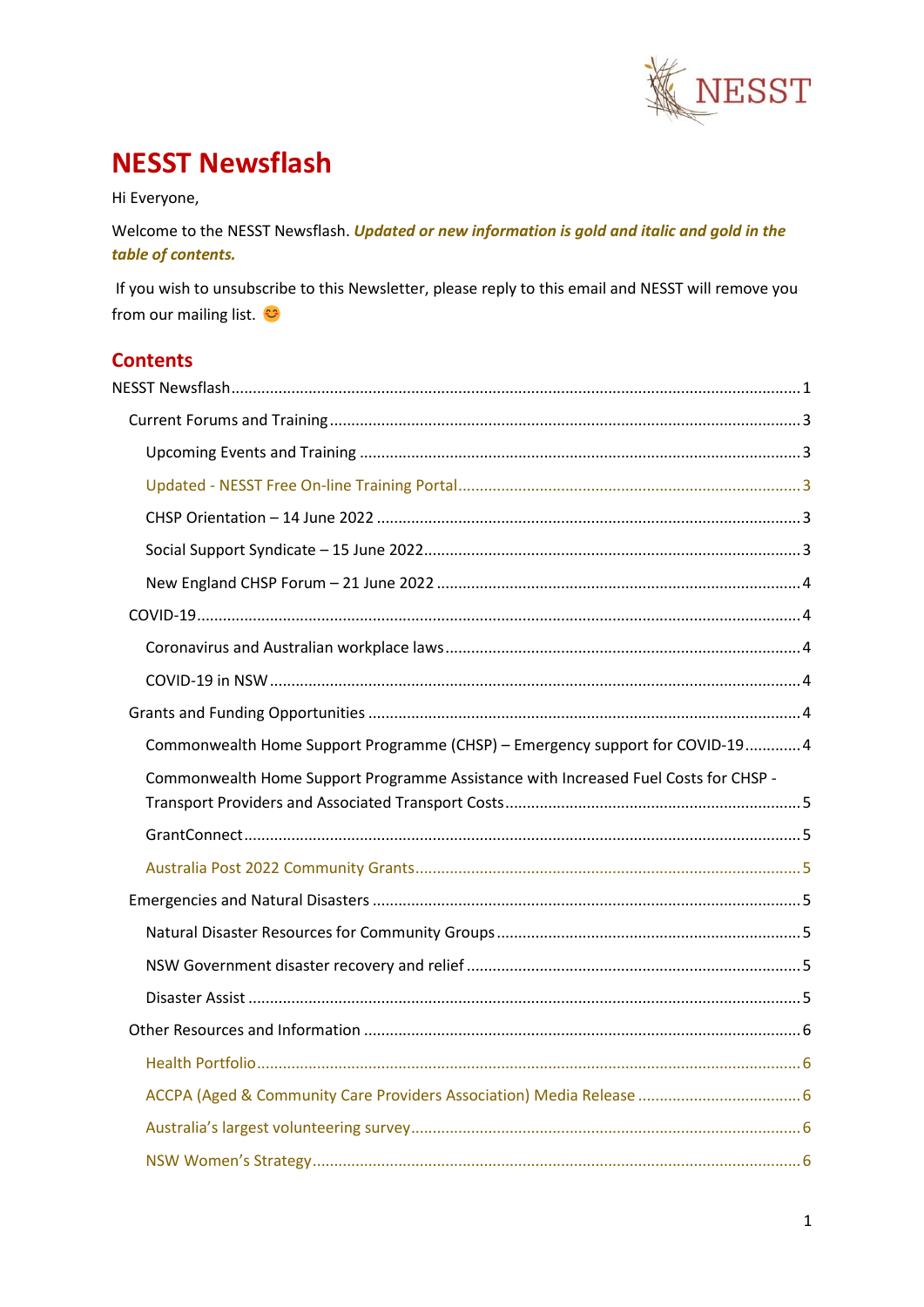

| My Aged Care Portal - Profile tips for Commonwealth Home Support Programme providers 7  |    |
|-----------------------------------------------------------------------------------------|----|
|                                                                                         |    |
|                                                                                         |    |
|                                                                                         |    |
|                                                                                         |    |
|                                                                                         |    |
|                                                                                         |    |
|                                                                                         |    |
|                                                                                         |    |
|                                                                                         |    |
|                                                                                         |    |
| New Resources Available: Trauma & Aged Care Support and Information Hub 9               |    |
|                                                                                         |    |
|                                                                                         |    |
|                                                                                         |    |
|                                                                                         |    |
| Disaster Recovery in NSW: advocating for your service and community after a disaster 10 |    |
|                                                                                         |    |
|                                                                                         |    |
|                                                                                         | 10 |
|                                                                                         |    |
|                                                                                         |    |
|                                                                                         |    |
|                                                                                         |    |
|                                                                                         |    |
|                                                                                         |    |
|                                                                                         |    |
|                                                                                         |    |
|                                                                                         |    |
|                                                                                         |    |
|                                                                                         |    |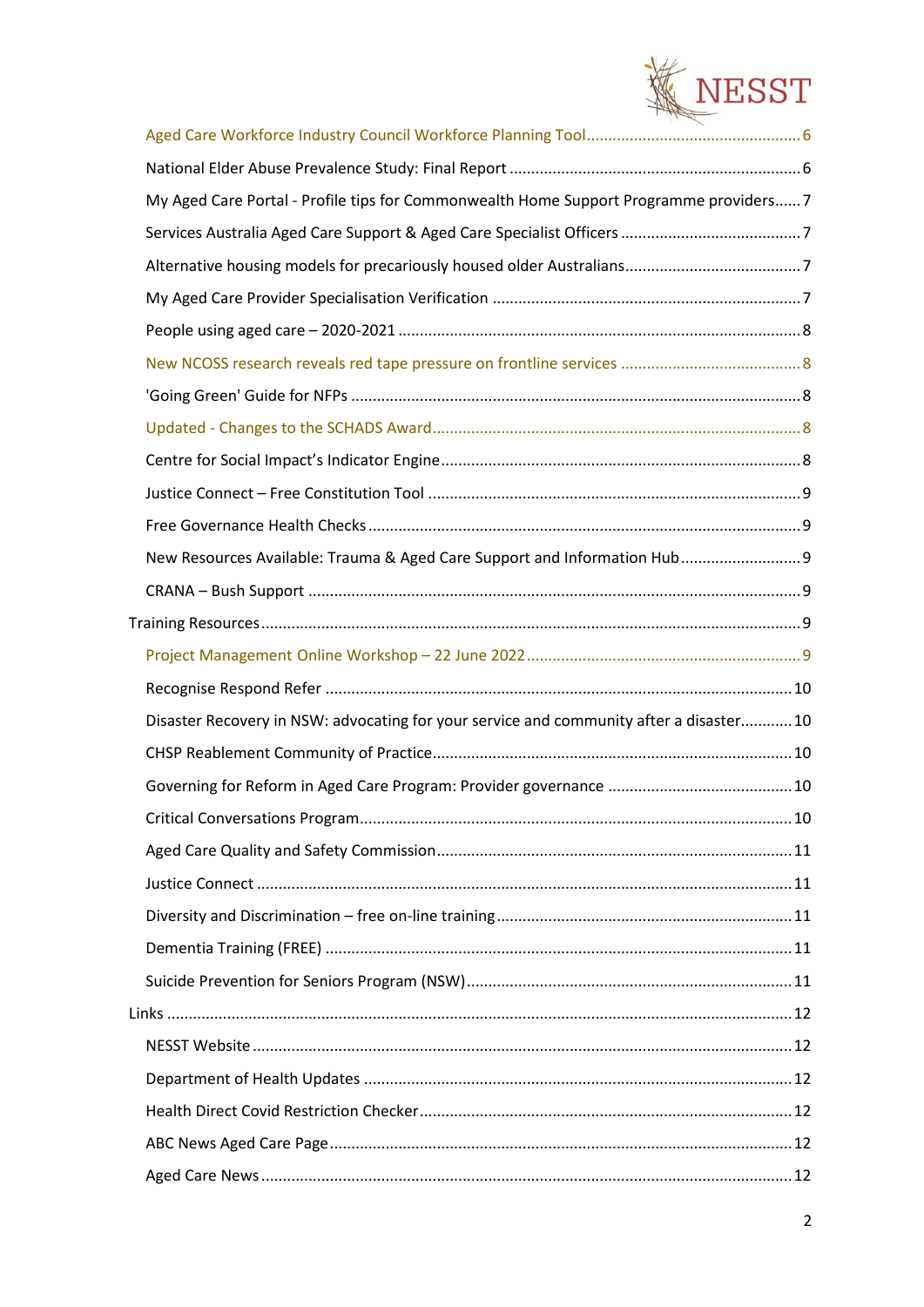

# <span id="page-2-0"></span>**Current Forums and Training**

## <span id="page-2-1"></span>**Upcoming Events and Training**

The Calendar of Events is sent out twice a year. Contac[t info@nesst.org.au](mailto:info@nesst.org.au) if you would like to receive a copy of the calendar or visit our websit[e Training and Events –](https://www.nesst.org.au/training-and-events/) NESST

## <span id="page-2-2"></span>**Updated - NESST Free On-line Training Portal**

The portal is now available to all New England Aged Care providers and all community transport projects in NSW. Please share with your staff and volunteers:

A certificate of completion is emailed on completion.

To access the resources please follow this link:<https://nesstbasictraining.thinkific.com/>

- An introduction to the Commonwealth Confidentiality Home Support Programme
- Food Safety for Seniors
- Dementia Basics
- Duty of Care
- Professional Boundaries
- 
- An Introduction to Community Transport
- Safe Driving for Community Transport
- Driver Responsibilities and Transporting Clients
- Introduction to Good Governance for Community Aged Care Services

# *Are there any topics you would like included in the Training Portal? Send an email with suggestions.*

*A new module is available now in the training portal. Planning ahead tools for the future legal, health and financial decisions of NSW residents is a short 7 ½ minute video about:*

- *Wills*
- *Power of Attorney/ Enduring Power of Attorney*
- *Enduring Guardianship*
- *Legal Capacity*
- *Advance Care Directives*

#### <span id="page-2-3"></span>**CHSP Orientation – 14 June 2022**

The next CHSP orientation is being held on 14 June at 1.30pm. Register here: [CHSP Orientation](https://us02web.zoom.us/meeting/register/tZItde2srzooHtAOtHr5mHklvIz2uJ5OfUbQ)

#### <span id="page-2-4"></span>**Social Support Syndicate – 15 June 2022**

Do you work in the group social support space and want to learn and network with others? Join the Social Support Syndicate meeting on 15 June from 2pm to 3pm.

Register here: [Social Support Syndicate Meeting Registration](https://us02web.zoom.us/meeting/register/tZcrfuutpzgiE9SbZCdPKEagPk0_2MSR5rKb)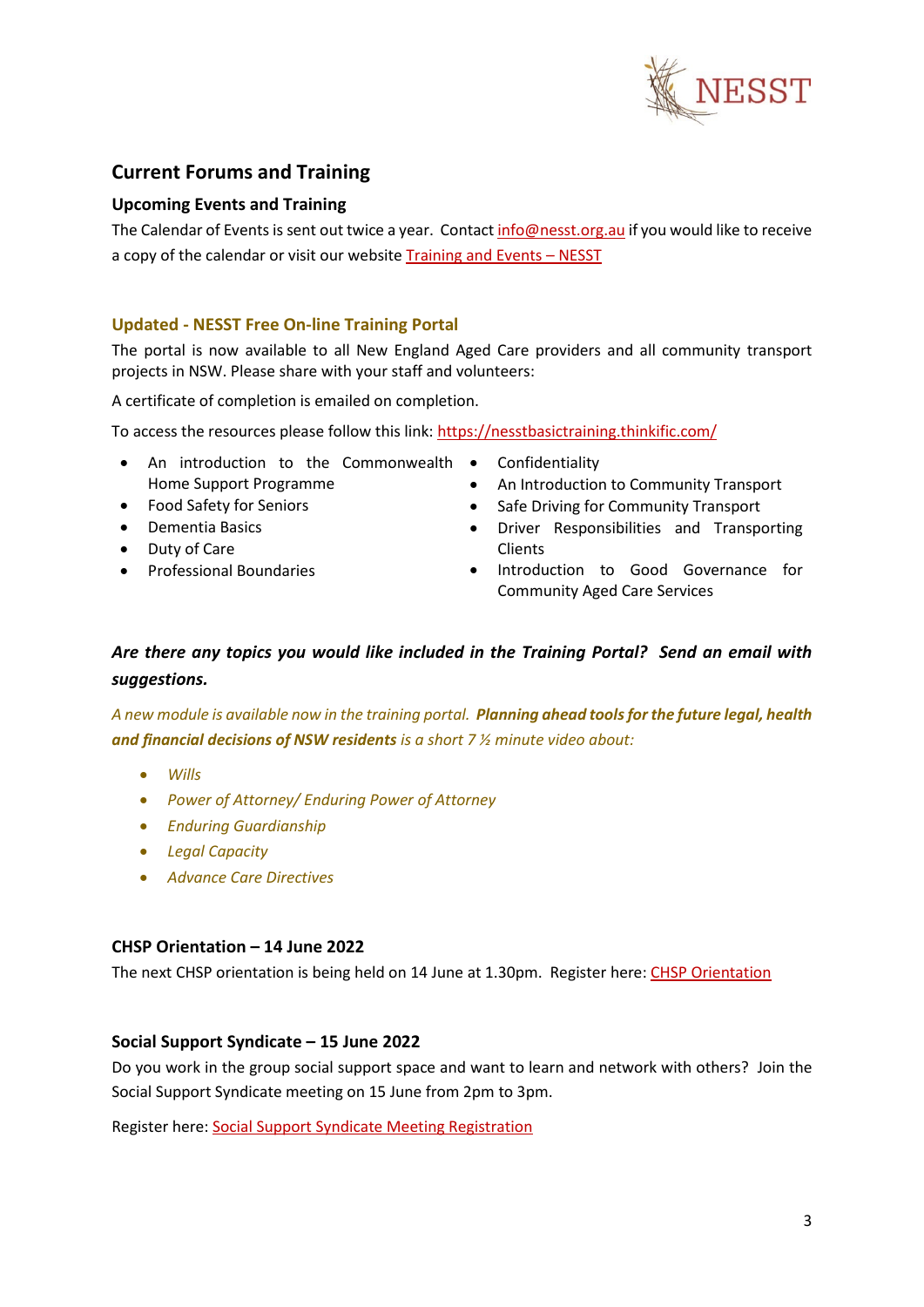

#### <span id="page-3-0"></span>**New England CHSP Forum – 21 June 2022**

Our next CHSP forum will be held on-line on 21 June 2022. Join us for an update from ACSA on the reform agenda, information about proposed changes to qualifications from the Community Services & Health Industry Training Advisory Body, and an update from ACAT and RAS.

Do you have a question on the reform agenda, accredited training or something to ask an assessor? Send your question(s) through to [info@nesst.org.au](mailto:info@nesst.org.au) and we will endeavour to have them answered at the forum.

Register here: [CHSP Regional Zoom Meeting Registration](https://us02web.zoom.us/meeting/register/tZwrdumrrT8rGtRzV03io6Ew-gsVS0P4DpDd)

# <span id="page-3-1"></span>**COVID-19**

# <span id="page-3-2"></span>**Coronavirus and Australian workplace laws**

The Fair Work Ombudsman provides Information on workplace laws, obligations and entitlements for employers and employees during the coronavirus pandemic.

The link is[: Coronavirus and Australian workplace laws –](https://coronavirus.fairwork.gov.au/) Fair Work Ombudsman

# <span id="page-3-3"></span>**COVID-19 in NSW**

*Up to date COVID-19 information and resources for NSW availabl[e here.](https://www.health.nsw.gov.au/infectious/covid-19/pages/default.aspx) Full statistics on COVID-19 infections in NSW available [here.](https://www.health.nsw.gov.au/Infectious/covid-19/Pages/stats-nsw.aspx) And targeted advice for aged care providers available [here.](https://www.health.nsw.gov.au/Infectious/covid-19/Pages/home-care-latest-advice.aspx)*

# <span id="page-3-4"></span>**Grants and Funding Opportunities**

# <span id="page-3-5"></span>**Commonwealth Home Support Programme (CHSP) – Emergency support for COVID-19**

The objective of this grant (number GO3877) is to provide assistance through limited financial support to existing CHSP service providers to enable them to respond to unforeseen and exceptional circumstances that directly impact on existing service delivery arrangements that are beyond the control of the grant recipient.

Closing date for the grant is 30 June 2022. Find more information and apply here:

<https://www.grants.gov.au/Go/Show?GoUuid=6c903322-0521-8405-245c-dd56c93b7960>

Where providers incur additional costs in supporting increased hospital discharges, due to COVID-19, they can apply for funding under this grant.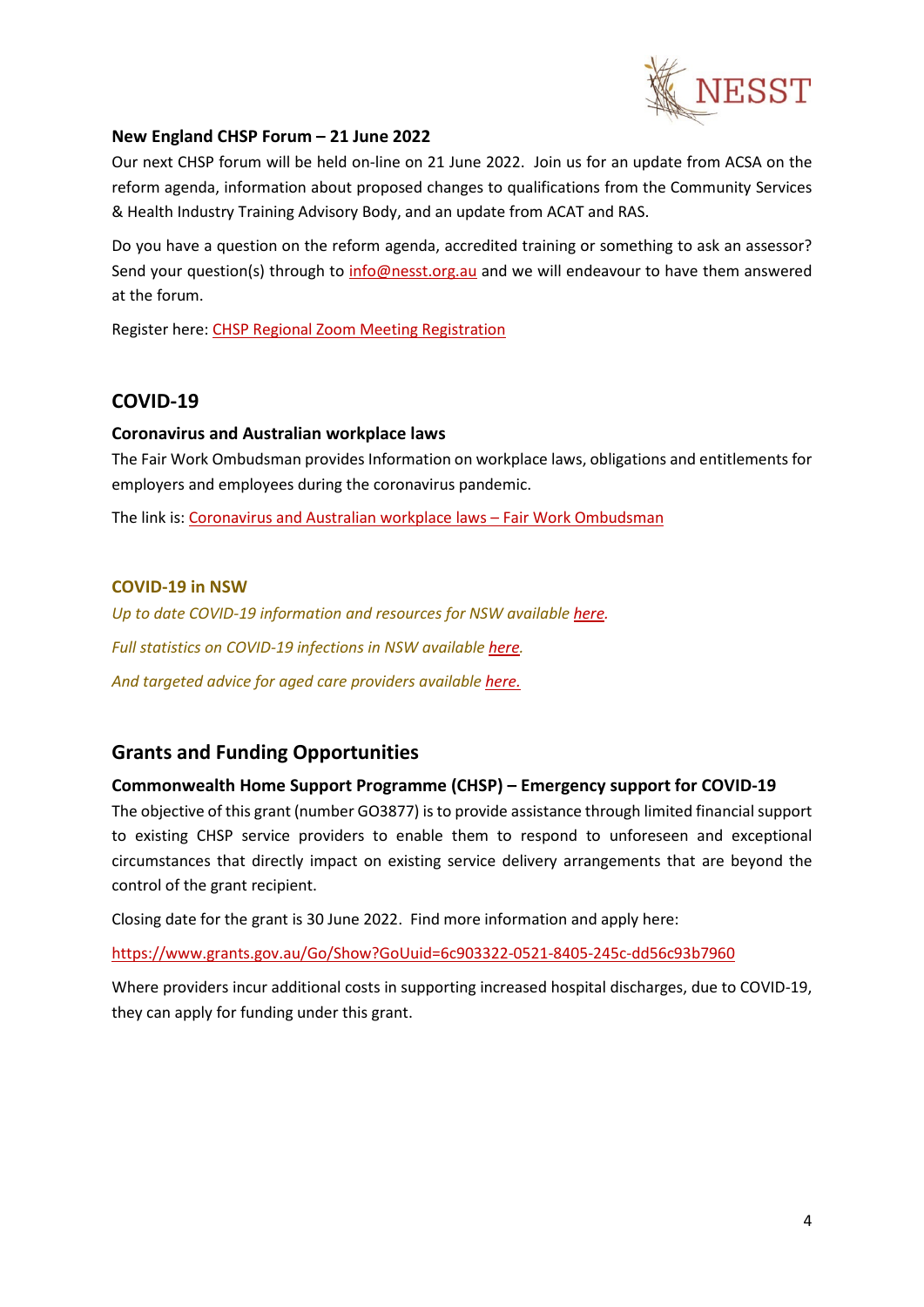

# <span id="page-4-0"></span>**Commonwealth Home Support Programme Assistance with Increased Fuel Costs for CHSP - Transport Providers and Associated Transport Costs**

Commonwealth Home Support Programme (CHSP) Transport service providers and CHSP providers where Transport costs are more than 5 per cent of their organisation's annual grant funding may apply for additional one-off funding under the CHSP Ad Hoc Proposals Grant Opportunity (GO4265).

Closing date for the grant is 30 June 2022. Find out more information and apply here:

Current Grant Opportunity View - [GO4265: GrantConnect \(grants.gov.au\)](https://www.grants.gov.au/Go/Show?GoUuid=64c68525-fdd8-bbb7-1826-7ff80a0f88ca)

#### <span id="page-4-1"></span>**GrantConnect**

[GrantConnect](http://www.grants.gov.au/) is the Australian Government's grants information system. From 22 February 2022 GrantConnect is the single source of information for grant opportunity documents.

# <span id="page-4-2"></span>**Australia Post 2022 Community Grants**

*Not-for-profit groups are invited to apply for [grants](https://auspost.com.au/about-us/supporting-communities/community-grants-program/2022) of up to \$10,000, for local projects that connect individuals and communities to help improve mental health and mental wellbeing. Applications close 3 July 2022.*

# <span id="page-4-3"></span>**Emergencies and Natural Disasters**

# <span id="page-4-4"></span>**Natural Disaster Resources for Community Groups**

Services Australia has released an eKit to help community groups support people affected by natural disasters. It includes information on financial support and mobile services, and it's available in 20 languages.

<https://www.servicesaustralia.gov.au/sites/default/files/natural-disaster-resources-ekit.zip>

#### <span id="page-4-5"></span>**NSW Government disaster recovery and relief**

Information on disaster relief and support is available here: Disaster relief and support | NSW [Government](https://www.nsw.gov.au/disaster-recovery/disaster-relief-and-support)

# <span id="page-4-6"></span>**Disaster Assist**

Australian Government website with information about available support during disasters, as well as a range of resources. The link is [Disaster Assist](https://www.disasterassist.gov.au/)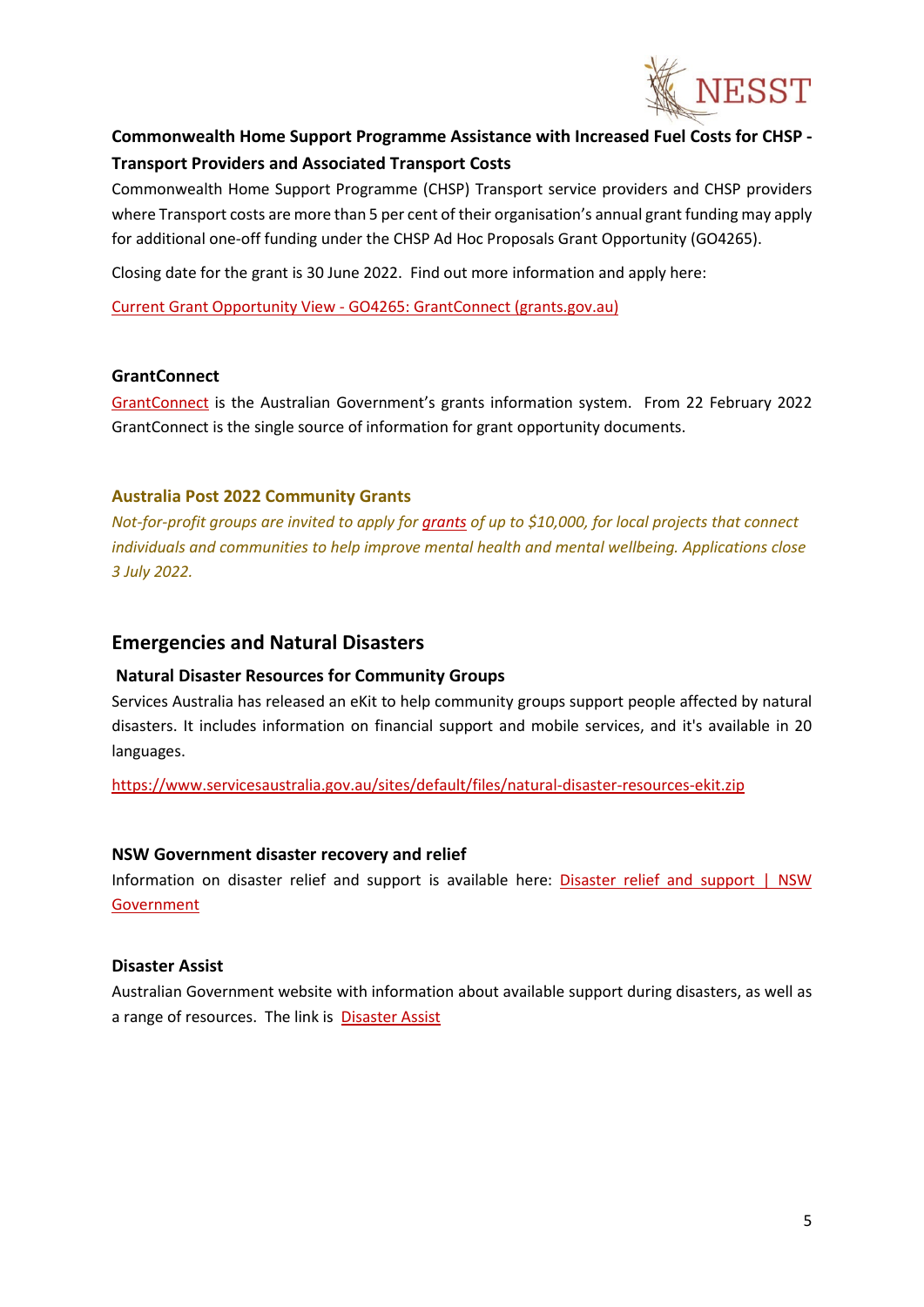

# <span id="page-5-0"></span>**Other Resources and Information**

# <span id="page-5-1"></span>**Health Portfolio**

*Information on who's who in the Australian Government Health Portfolio is available here: [Health |](https://www.directory.gov.au/portfolios/health)  [Directory](https://www.directory.gov.au/portfolios/health)*

- *Minister for Health and Aged Care - The Hon. Mark Butler MP*
- *Minister for Aged Care (and Minister for Sport) - Ms. Anika Wells*
- *Assistant Minister for Health and Aged Care - Ms. Ged Kearney MP*
- *Assistant Minister for Rural and Regional Health - Ms. Emma McBride MP*
- *Assistant Minister for Indigenous Health - Senator the Hon. Malarndirri Mccarthy*

#### <span id="page-5-2"></span>**ACCPA (Aged & Community Care Providers Association) Media Release**

ACCPA, the newly formed aged care industry body, issued a media release on 31 May welcoming the new Aged Care Ministers and calling for dialogue on the aged care reform agenda. Read the full media release here: [ACCPA 2205 MR New Aged Car Ministers \(acsa.asn.au\)](https://www.acsa.asn.au/getattachment/dc1231af-f80c-4a9a-bcbe-e17989aa63aa/Aged-care-providers-welcome-new-Aged-Care-Minister.aspx)

#### <span id="page-5-3"></span>**Australia's largest volunteering survey**

*Volunteering Australia is conducting the largest survey of volunteer involving organisations in Australia's history. If you are a Volunteer Manager, Program Leader, CEO, or otherwise represent a group involving volunteers, you are invited to have your say on the future of volunteering. This important research will underpin the National Strategy for Volunteering. Take part before midnight Tuesday 14 June:* [https://curtin.au1.qualtrics.com/jfe/form/SV\\_abihM6bpfszQNkW](https://curtin.au1.qualtrics.com/jfe/form/SV_abihM6bpfszQNkW)

#### <span id="page-5-4"></span>**NSW Women's Strategy**

*The NSW Government is developing a new Women's Strategy. The focus will be on lifting the potential for women to realise their goals and to reduce the barriers that get in the way. Take this short*['Have your say](https://www.haveyoursay.nsw.gov.au/nsw-womens-strategy-consultation)*' survey to help develop this new strategy.*

# <span id="page-5-5"></span>**Aged Care Workforce Industry Council Workforce Planning Tool**

*ACWIC has developed a planning tool for aged care providers, to assist in identifying workforce gaps and plan your workforce more effectively. The tool is a web-based application and is free.* 

*Visit the [ACWIC website](https://acwic.com.au/) or go direct to the [Planning Tool.](https://workforce-planning-tool.acwic.com.au/)*

#### <span id="page-5-6"></span>**National Elder Abuse Prevalence Study: Final Report**

The Australian Institute of Family Studies National Elder Abuse Prevalence Study produced findings on elder abuse based on a set of surveys. Key recommendations arising from the study are related to prevention, awareness, identification, and assessment of elder abuse. [read](https://aifs.gov.au/sites/default/files/publication-documents/2021_national_elder_abuse_prevalence_study_final_report.pdf)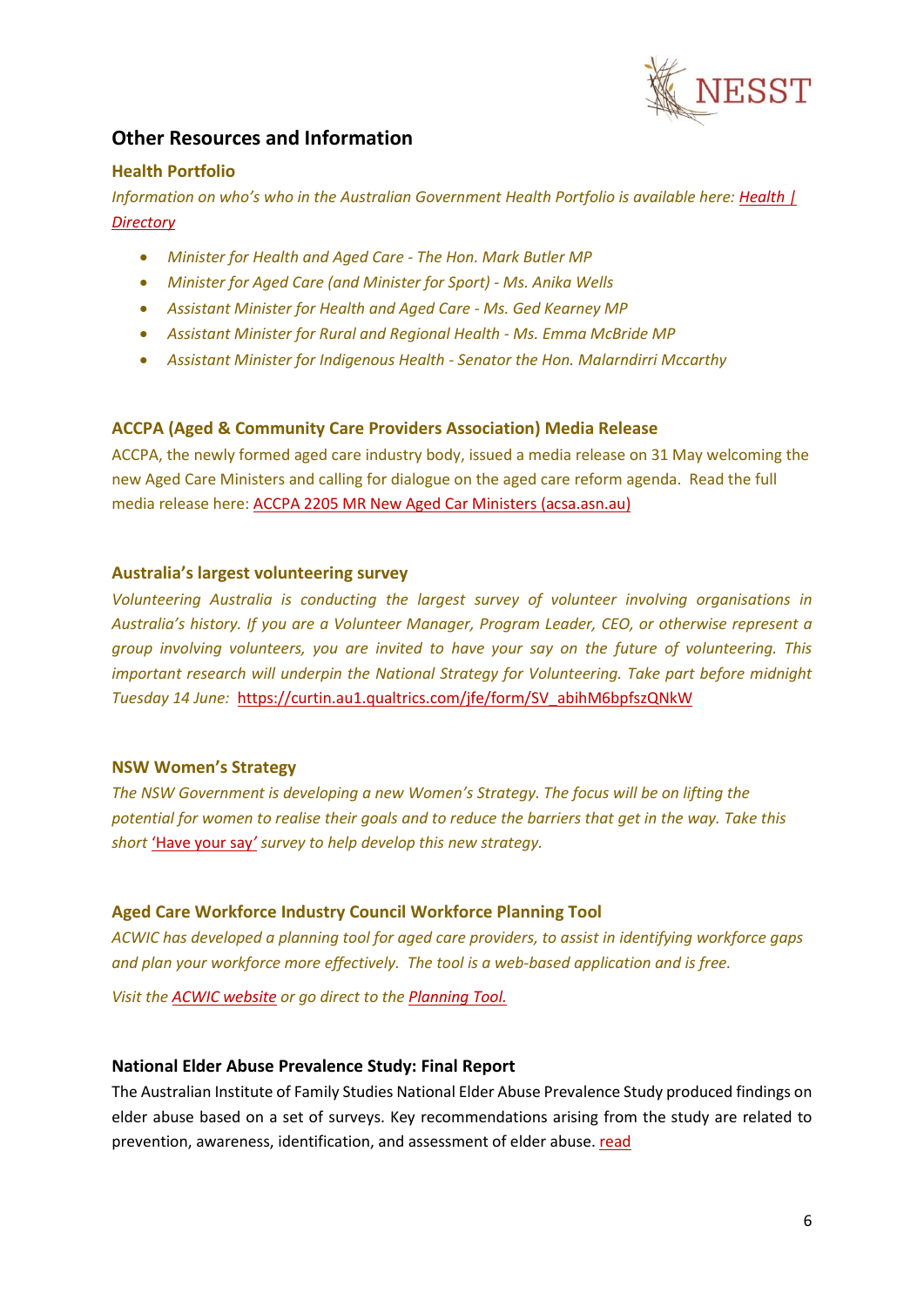

## <span id="page-6-0"></span>**My Aged Care Portal - Profile tips for Commonwealth Home Support Programme providers**

The My Aged Care website now includes My Aged Care Portal tips and tricks for CHSP Providers. There is information about what to include in your portal information as well as guidance on how to make changes. Link to the page is: [Profile tips for Commonwealth Home Support Programme providers |](https://www.myagedcare.gov.au/service-providers/profile-tips-service-providers/profile-tips-commonwealth-home-support-programme-providers)  [My Aged Care](https://www.myagedcare.gov.au/service-providers/profile-tips-service-providers/profile-tips-commonwealth-home-support-programme-providers) The My Aged Care Provider Portal User Guide can be viewed and downloaded [here.](https://www.health.gov.au/sites/default/files/documents/2020/01/my-aged-care-provider-portal-user-guide-part-1-administrator-functions.pdf)

## <span id="page-6-1"></span>**Services Australia Aged Care Support & Aged Care Specialist Officers**

Assistance is available at all Services Australia Centres for older people, with:

- Accessing aged care services
- Providing support to use the My Aged Care website
- Referrals to the My Aged Care contact centre
- Connection with an Aged Care Specialist Officer if there's one in your area.

An ACSO will be commencing in Tamworth shortly. More information about support for older people from Services Australia and the ACSO program is available here: How we can help you with My Aged Care face-to-face services - [My Aged Care face-to-face services -](https://www.servicesaustralia.gov.au/how-we-can-help-you-with-my-aged-care-face-to-face-services?context=55715) Services Australia

A My Aged Care face to face services eKit is available from Services Australia, to promote the support available in your community. Download the kit here: [Download the My Aged Care face-to-face](https://www.servicesaustralia.gov.au/sites/default/files/my-aged-care-face-to-face-services-ekit-230322.zip)  [services eKit.](https://www.servicesaustralia.gov.au/sites/default/files/my-aged-care-face-to-face-services-ekit-230322.zip) The kit downloads as a zipped file.

#### <span id="page-6-2"></span>**Alternative housing models for precariously housed older Australians**

The Australian Housing and Urban Research Institute commissioned the University of South Australia, RMIT, Curtin University and Flinders University to investigate potential alternative housing models for older Australians, to increase the supply of affordable housing. Read the report here:

[https://www.ahuri.edu.au/research/final-reports/378?ct=t\(ACSAWeekly\\_26.05.2022\)](https://www.ahuri.edu.au/research/final-reports/378?ct=t(ACSAWeekly_26.05.2022))

#### <span id="page-6-3"></span>**My Aged Care Provider Specialisation Verification**

The Department are developing a Specialisation Verification Framework to ensure providers met the Aged Care Quality Standards and treat people's identity, culture, and diversity with dignity and respect. Information on the rollout of the verification process can be found here: [Specialisation](https://www.health.gov.au/health-topics/aged-care/providing-aged-care-services/delivering-quality-aged-care-services/specialisation-verification-framework)  [Verification Framework | Australian Government Department of Health](https://www.health.gov.au/health-topics/aged-care/providing-aged-care-services/delivering-quality-aged-care-services/specialisation-verification-framework)

The final report from Australian Healthcare Associates (AHA), outlining the results of their review is available here: [Review and development of a specialisation verification framework for My Aged Care](https://www.health.gov.au/resources/publications/review-and-development-of-a-specialisation-verification-framework-for-my-aged-care-final-report)  – [Final report | Australian Government Department of Health](https://www.health.gov.au/resources/publications/review-and-development-of-a-specialisation-verification-framework-for-my-aged-care-final-report)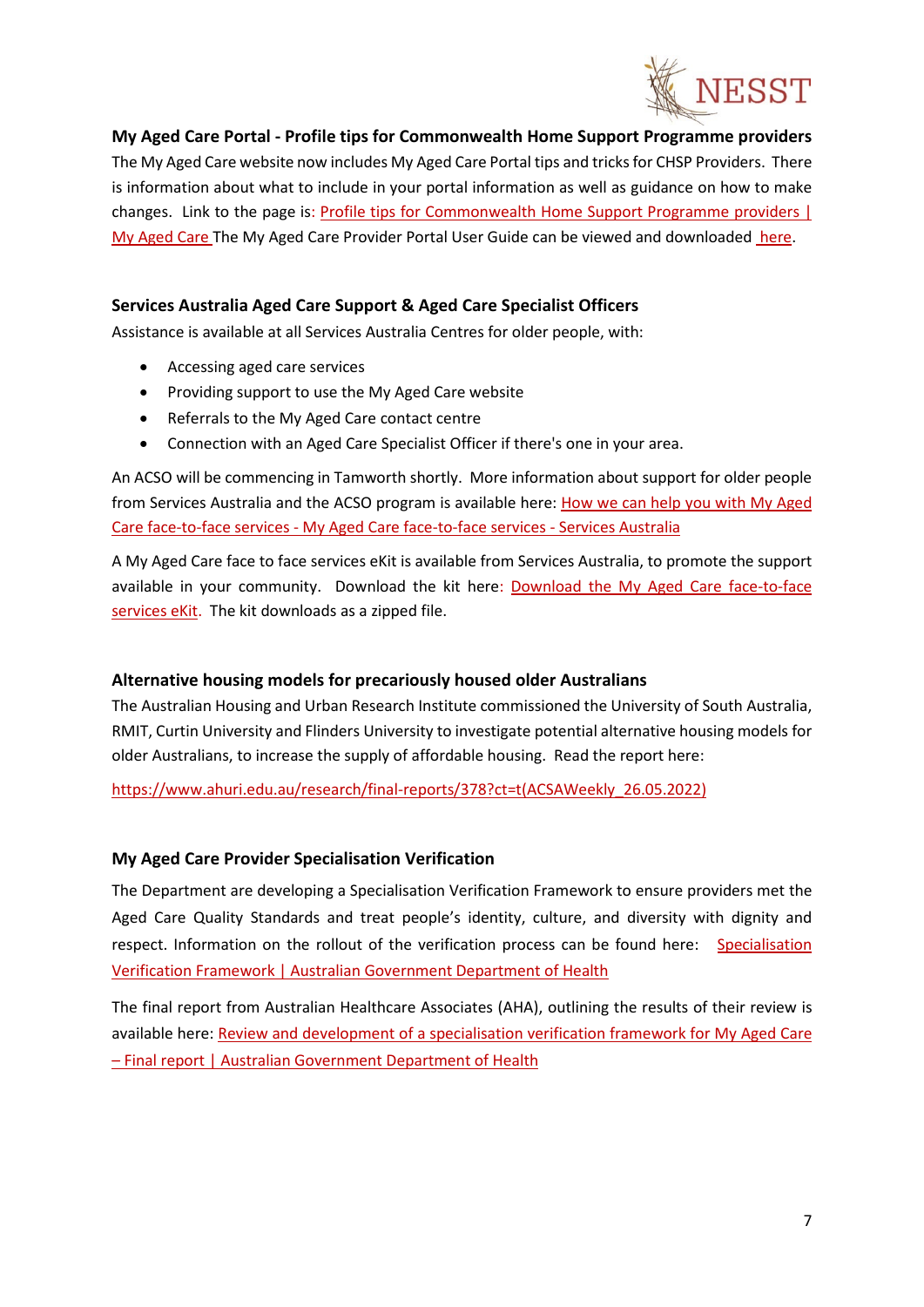

#### <span id="page-7-0"></span>**People using aged care – 2020-2021**

The Australian Institute of Health and Welfare has released a fact sheet that includes key data on people using aged care 30 June 2021. The fact sheet presents data on a range of topics including aged care use by age and sex, use since 2011; Aboriginal and Torres Strait Islander Australians using aged care; remoteness; culturally and linguistically diverse backgrounds.

<https://www.gen-agedcaredata.gov.au/Topics/People-using-aged-care>

#### <span id="page-7-1"></span>**New NCOSS research reveals red tape pressure on frontline services**

*This week NCOSS released their latest research ['The High Cost of Doing Business –](https://www.ncoss.org.au/policy-advocacy/policy-research-publications/the-high-cost-of-doing-business-administrative-and-management-overload-in-smaller-ngos/) administrative and [management overload for smaller NGOs',](https://www.ncoss.org.au/policy-advocacy/policy-research-publications/the-high-cost-of-doing-business-administrative-and-management-overload-in-smaller-ngos/) undertaken in conjunction with Ask Insight. It uses a case study approach to highlight the increasingly complex operating environment for small to mediumsized NGOs and the growing administrative burden they bear, exacerbated by COVID and other disasters.*

#### <span id="page-7-2"></span>**'Going Green' Guide for NFPs**

This [help sheet](https://communityconnective.us14.list-manage.com/track/click?u=1543098c088e658ca0d911add&id=e7a4757770&e=7495fde262) by the Institute of Community Directors Australia outlines hundreds of initiatives you can implement across 10 areas of your organisation, from adoption of renewable energy and electric car fleets to everyday actions to drive down your environmental footprint.

#### <span id="page-7-3"></span>**Updated - Changes to the SCHADS Award**

Information about changes to the SCHADS Award from 1 July 2022 is available from the Fair Work Ombudsman here: [Fair Work Ombudsman SCHADS Award changes](https://www.fairwork.gov.au/newsroom/news/1-july-2022-changes-social-and-community-services-award)

*Total Workforce Services have a free webinar 17 June 2022 explaining the changes to SCHADS Award* 

[Save your seat here](https://www.totalworkforceservices.com.au/workshops)

#### <span id="page-7-4"></span>**Centre for Social Impact's Indicator Engine**

Amplify Social Impact (Amplify) provide a range of solutions to help the social sector measure, understand, and achieve social change. They are launching The Indicator Engine, which is the first consistent, evidence-backed, and easy-to-use impact measurement tool available to the Australian for-purpose sector for free or at a low-cost (depending on the type and size of your organisation).

Register to attend the event on 16 March here: [Launch: Amplify Social Impact Online,](https://events.humanitix.com/amplify-social-impact-online-launch) Hosted online, 16<sup>th</sup> [of March | Humanitix](https://events.humanitix.com/amplify-social-impact-online-launch)

And learn more about Amplify here: [Amplify Social Impact | Amplify Social Impact \(csi.edu.au\)](https://amplify.csi.edu.au/)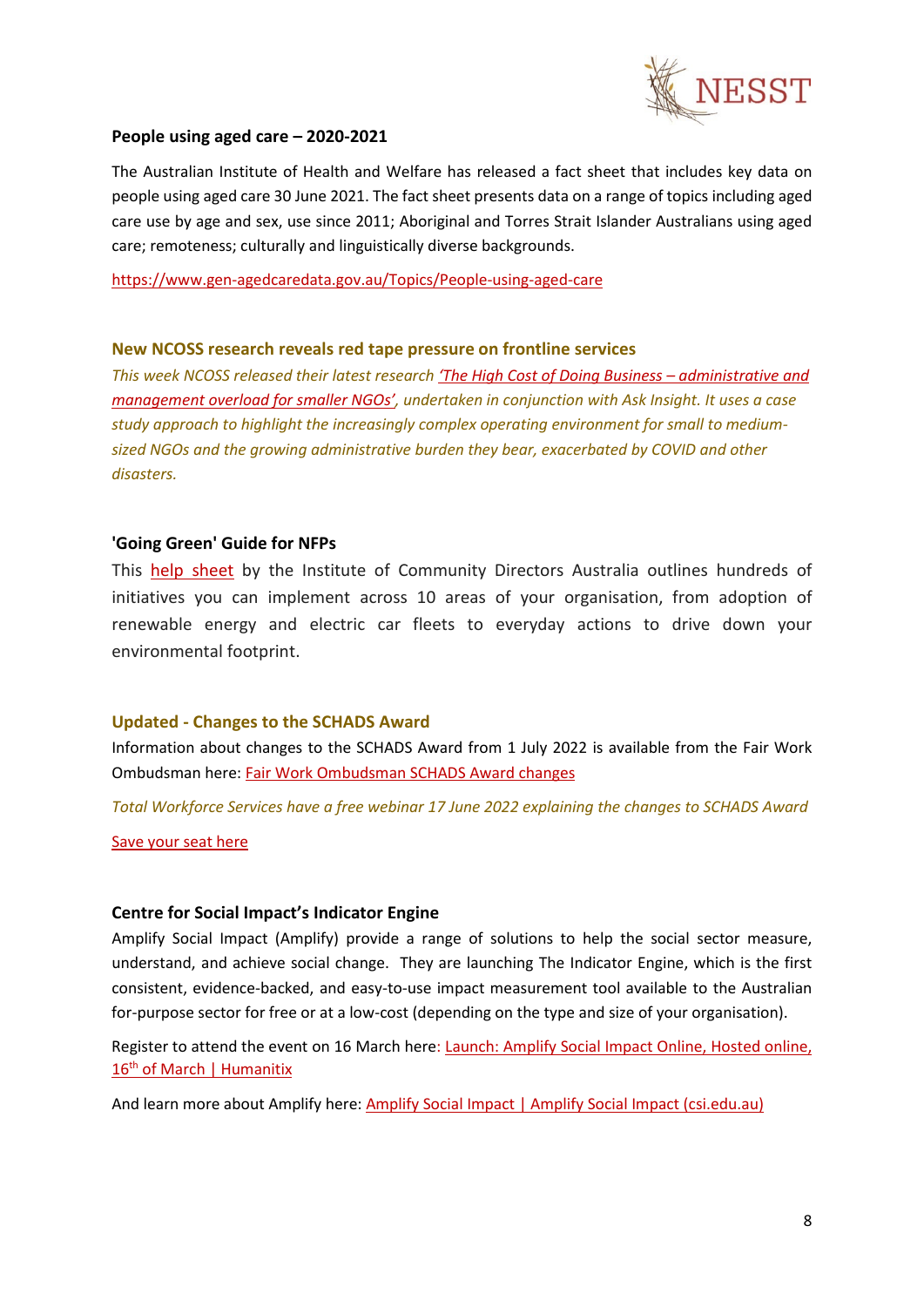

# <span id="page-8-0"></span>**Justice Connect – Free Constitution Tool**

Need to draft or change your constitution? Justice Connect have launched a Constitution Tool for NSW-based incorporated associations. Taking just 20 minutes, the Constitution Tool asks you a series of questions in simple, plain English about how you would like your association to operate. It then generates a customised constitution.

Find out more or use the tool here: [A Constitution Tool helping NSW-incorporated associations –](https://justiceconnect.org.au/fairmatters/new-constitution-tool-helping-nsw-incorporated-associations/) [Justice Connect](https://justiceconnect.org.au/fairmatters/new-constitution-tool-helping-nsw-incorporated-associations/)

#### <span id="page-8-1"></span>**Free Governance Health Checks**

Does your community organisation need a governance refresh? Justice Connect Not-for-profit Law are offering free Governance Health Checks to eligible not-for-profit organisations in the social services and health sectors and Aboriginal Community Controlled Organisations based in NSW, thanks to the NSW Government's Social Sector Transformation Fund.

Find out more information and apply here: SSTF: Governance Health Checks | Not-for-profit Law @ [Justice Connect \(nfplaw.org.au\)](https://nfplaw.org.au/sstf-governance-health-checks)

#### <span id="page-8-2"></span>**New Resources Available: Trauma & Aged Care Support and Information Hub**

Many older people have experienced trauma at some point in their life. Aged care workers can also be exposed to trauma as part of their work. Information and resources are available for people affected by trauma and those who support them. Follow this link for more information: <https://www.phoenixaustralia.org/aged-care/>

# <span id="page-8-3"></span>**CRANA – Bush Support**

Toll-free 24hr Telephone Counselling every day of the year – call 1800 805 391 – for ALL remote health workers/service providers and their families <https://crana.org.au/support>

Bush Support provide a range of programs and resources to assist remote workers and their families in managing the stress of living and working in a remote location. The program includes an anonymous, nationwide 24-hour telephone debriefing and support service staffed by psychologists with remote experience.

# <span id="page-8-4"></span>**Training Resources**

Links and information about on demand and ongoing training.

#### <span id="page-8-5"></span>**Project Management Online Workshop – 22 June 2022**

*In thi[s workshop](https://www.ccwt.edu.au/course/MLG27) by CCWT, learn strategies and skills to design, plan, manage or participate in a project from start to finish. Try out a range of project management tools to implement and monitor the project. \$290*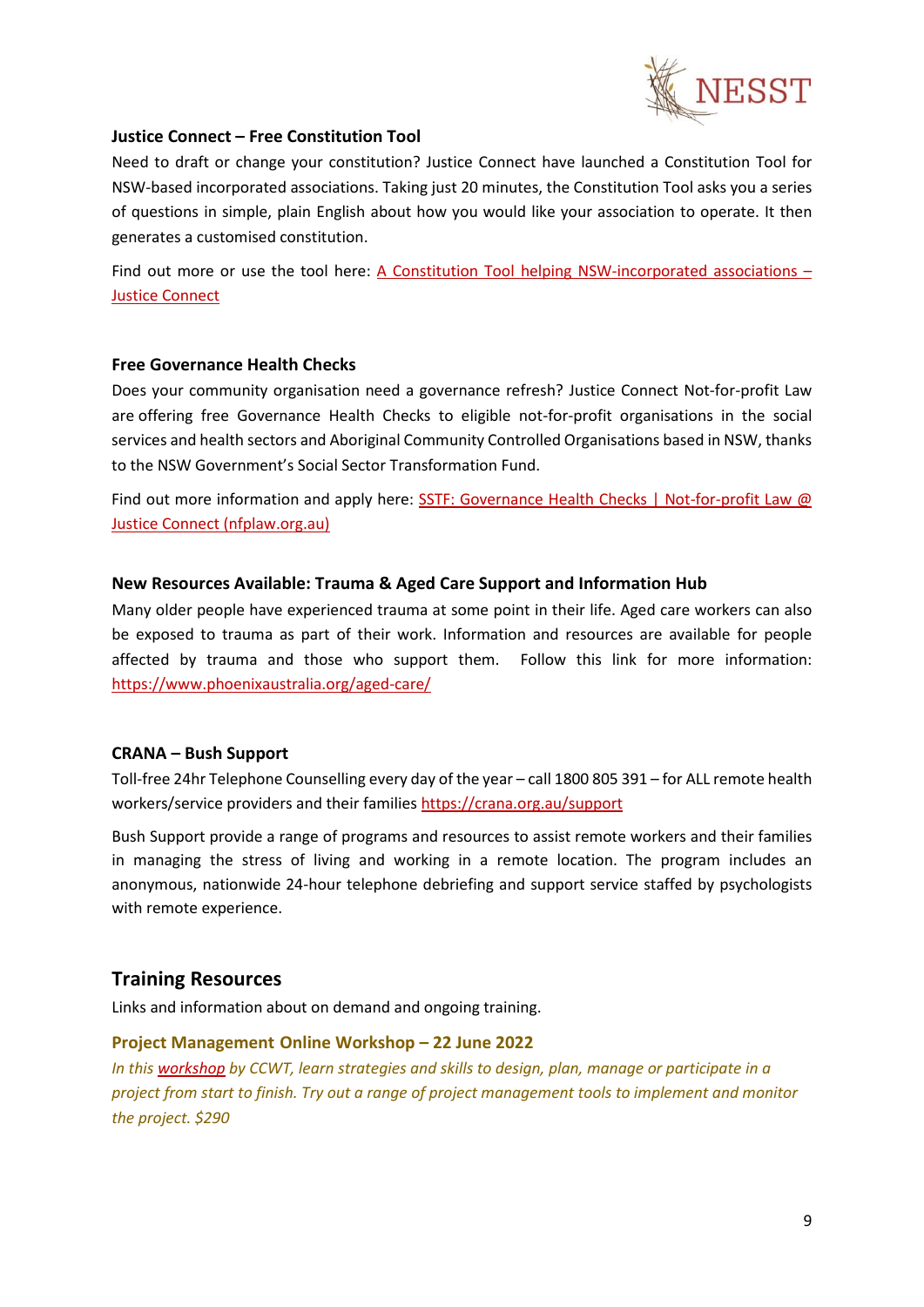

# <span id="page-9-0"></span>**Recognise Respond Refer**

Free training is available from DV-Alert on recognising the signs of domestic violence and knowing what to do next. In some instances, assistance with the cost of travel for face to face attendance and backfilling of positions is available. Learn more here[: DV-alert Homepage \(dvalert.org.au\)](https://www.dvalert.org.au/)

# <span id="page-9-1"></span>**Disaster Recovery in NSW: advocating for your service and community after a disaster**

Join the NCOSS Building Resilience for Emergency Responses Team for this free webinar on 16 June from 1pm to 2pm. More information and registrations here: [Disaster Recovery in NSW: advocating](https://www.ncoss.org.au/event/disaster-recovery-in-nsw/?utm_source=CommunityConnective&utm_campaign=4d7c70001b-EMAIL_CAMPAIGN_2022_05_24_11_11&utm_medium=email&utm_term=0_bb54714f9e-4d7c70001b-586665351)  [for your service and community after a disaster -](https://www.ncoss.org.au/event/disaster-recovery-in-nsw/?utm_source=CommunityConnective&utm_campaign=4d7c70001b-EMAIL_CAMPAIGN_2022_05_24_11_11&utm_medium=email&utm_term=0_bb54714f9e-4d7c70001b-586665351) NCOSS - NSW Council of Social Service

# <span id="page-9-2"></span>**CHSP Reablement Community of Practice**

Have you joined the Community of Practice? The Reablement Community of Practice was launched by the Department of Health in November 2020 and is a tool for CHSP providers to learn, share and engage with other providers across the CHSP sector.

Join here: Reablement Community of Practice - [Reablement Community of Practice \(more-good](https://www.more-good-days.com.au/login)[days.com.au\)](https://www.more-good-days.com.au/login)

#### <span id="page-9-3"></span>**Governing for Reform in Aged Care Program: Provider governance**

In response to the Royal Commission's final report *[Care, Dignity and Respect](https://agedcare.royalcommission.gov.au/sites/default/files/2021-03/final-report-volume-1.pdf)*, the Australian Government is launching an innovative and highly tailored learning program for aged care leaders.

The Governing for Reform Program, led by the Aged Care Quality and Safety Commission, will support approved providers to get ahead of reform – strengthening their governance, policies and processes, leading change from the top and providing practical tools and guidance. The Commission encourages all governance bodies, boards, and aged care leaders to participate in the program to be part of a collective drive to transform the aged care sector.

This learning program is available for CHSP. The enrolment page does reference home care approved providers but once you begin registration you select CHSP.

**[Enrol now](https://insightssurvey.kpmg.com.au/wix/5/p124442310925.aspx)** for the free Governing for Reform Aged Care program.

# <span id="page-9-4"></span>**Critical Conversations Program**

The Hunter Region and MDS Sector Support, in association wit[h TAG Health,](https://www.claire-edwards.com/) are offering free access to their Critical Conversations Program for organisations in our region. The resources can be accessed by using the following link which will take you to a Trello Board:

[https://trello.com/invite/b/ss8CkkCy/73e887441a11c2f8ec0bc46de5cab01b/chsp-critical](https://urldefense.proofpoint.com/v2/url?u=https-3A__trello.com_invite_b_ss8CkkCy_73e887441a11c2f8ec0bc46de5cab01b_chsp-2Dcritical-2Dconversations&d=DwMFaQ&c=euGZstcaTDllvimEN8b7jXrwqOf-v5A_CdpgnVfiiMM&r=27gQ-C9wmV4GjuBokqzYhniUMAzlOMg5caVrT-72Vl8&m=BeZRwKixd3M0B87UFQe2FxbR_AtxxvFZEjr8qZBe5t4&s=DQeX1nNNZa1DOJ8vbP7DR6uPCnQToU2OnZrykDbe4Po&e=)[conversations](https://urldefense.proofpoint.com/v2/url?u=https-3A__trello.com_invite_b_ss8CkkCy_73e887441a11c2f8ec0bc46de5cab01b_chsp-2Dcritical-2Dconversations&d=DwMFaQ&c=euGZstcaTDllvimEN8b7jXrwqOf-v5A_CdpgnVfiiMM&r=27gQ-C9wmV4GjuBokqzYhniUMAzlOMg5caVrT-72Vl8&m=BeZRwKixd3M0B87UFQe2FxbR_AtxxvFZEjr8qZBe5t4&s=DQeX1nNNZa1DOJ8vbP7DR6uPCnQToU2OnZrykDbe4Po&e=)

You will have access to the range of "done for you" resources as well as access to the recordings of the Critical Conversations of both Hunter and Macarthur regions.

You can contact Claire Bishop from MDS a[t claire.bishop@mdservices.com.au](mailto:claire.bishop@mdservices.com.au) if you have any queries.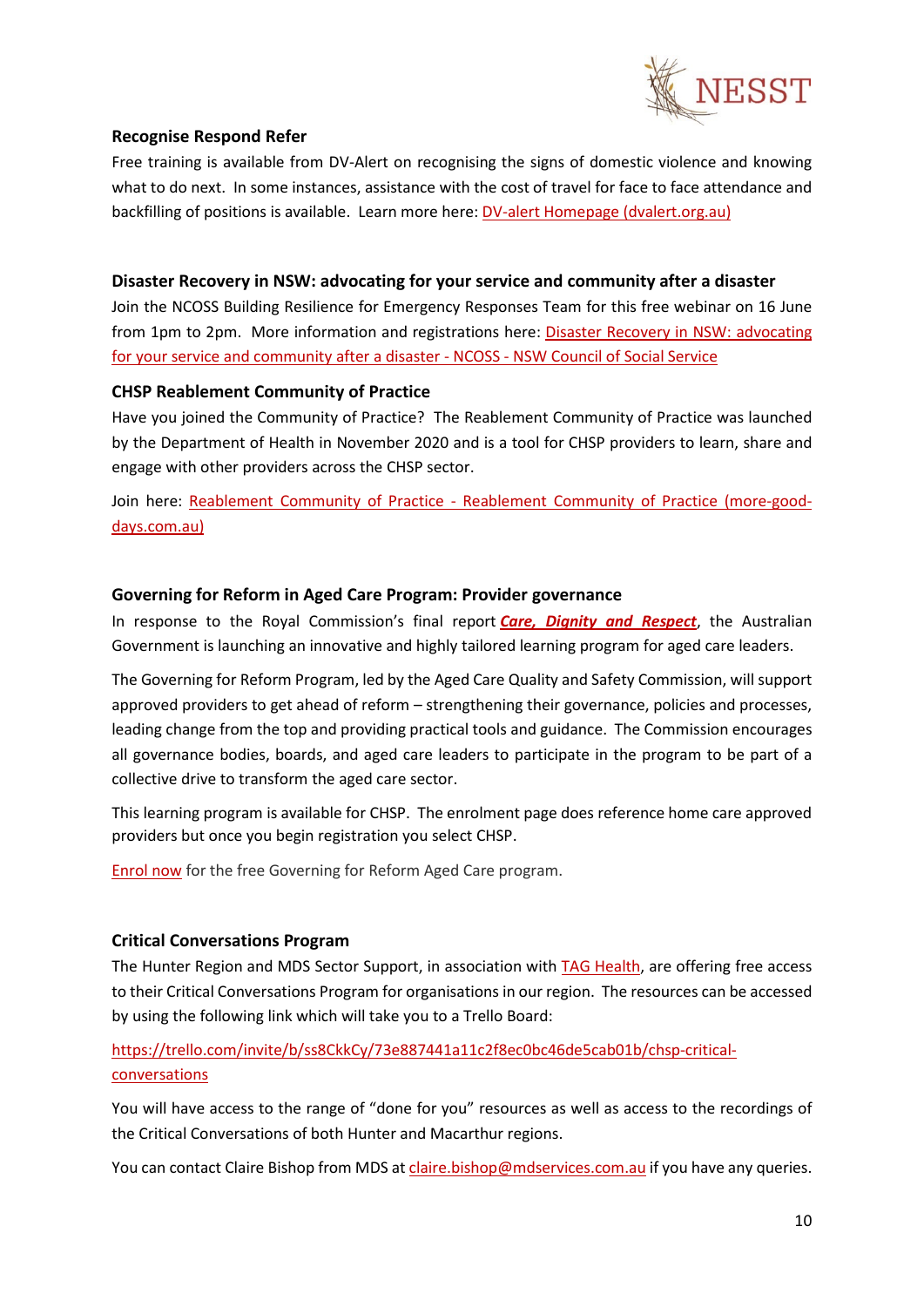

# <span id="page-10-0"></span>**Aged Care Quality and Safety Commission**

Have you claimed your 4 free registrations for the Commission's ALIS learning platform? Commonwealth-funded aged care services have been offered up to four free registrations for each service location. These free registrations are available up until 1<sup>st</sup> July 2022.

Learn more and register here [https://learning.agedcarequality.gov.au](https://learning.agedcarequality.gov.au/)

#### <span id="page-10-1"></span>**Justice Connect**

Watch live and on demand webinars on starting and running a not-for-profit organisation on the Justice Connect website. The webinars are aimed at small to medium not-for-profit organisations and presented by lawyers and guest presenters. Find information on upcoming webinars and access to recordings here[: https://www.nfplaw.org.au/training/webinars](https://www.nfplaw.org.au/training/webinars)

#### <span id="page-10-2"></span>**Diversity and Discrimination – free on-line training**

A diverse and inclusive workforce is good for business. It encourages acceptance and respectful behaviour and minimises the risk of discrimination. This course will show you how to promote diversity and prevent discrimination in your workplace.

[Diversity and discrimination –](https://www.fairwork.gov.au/tools-and-resources/online-learning-centre/diversity-and-discrimination) Fair Work Ombudsman

# <span id="page-10-3"></span>**Dementia Training (FREE)**

Highly recommended range of short (10-30 minute) and long (3 hours) training courses on a wide range of topics related to dementia. Certificate on completion.

Find out more here[: Online Dementia Courses | DTA](https://dta.com.au/online-dementia-courses/)

#### <span id="page-10-4"></span>**Suicide Prevention for Seniors Program (NSW)**

The Suicide Prevention for Seniors Program is funded by the NSW Government and presented by Anglicare. To be eligible for this free training you need to be working with older people and be based in NSW. If you are interested, please email Program Coordinator Nancy Gewargis at [nancy.gewargis@anglicare.org.au](mailto:nancy.gewargis@anglicare.org.au) or visit the [Anglicare website.](https://www.anglicare.org.au/what-we-offer/mental-health/suicide-prevention-for-seniors/)